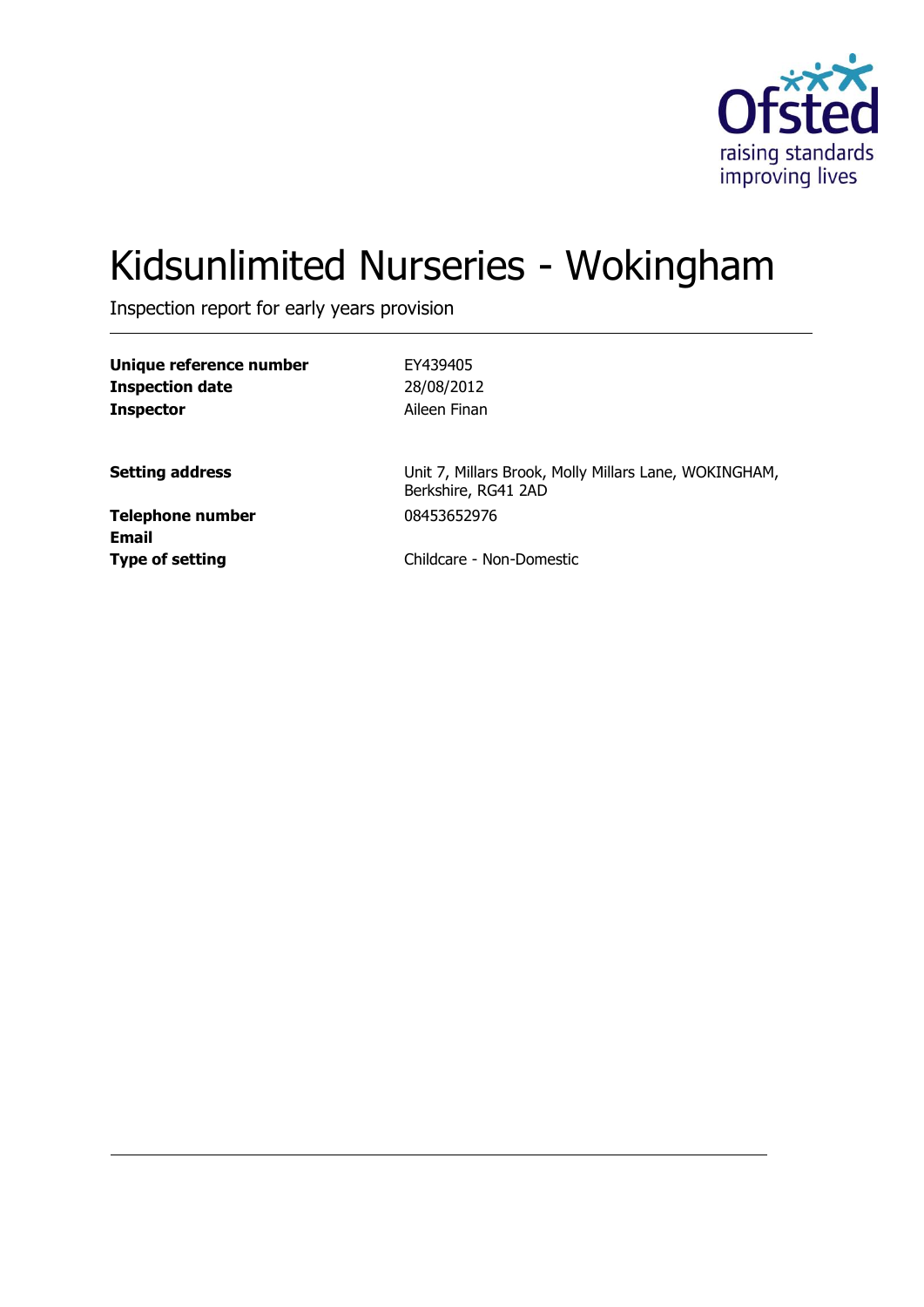The Office for Standards in Education, Children's Services and Skills (Ofsted) regulates and inspects to achieve excellence in the care of children and young people, and in education and skills for learners of all ages. It regulates and inspects childcare and children's social care, and inspects the Children and Family Court Advisory Support Service (Cafcass), schools, colleges, initial teacher training, work-based learning and skills training, adult and community learning, and education and training in prisons and other secure establishments. It assesses council children's services, and inspects services for looked after children, safeguarding and child protection.

If you would like a copy of this document in a different format, such as large print or Braille, please telephone 0300 123 1231, or email enquiries@ofsted.gov.uk.

You may copy all or parts of this document for non-commercial educational purposes, as long as you give details of the source and date of publication and do not alter the information in any way.

T: 0300 123 1231 Textphone: 0161 618 8524 E: enquiries@ofsted.gov.uk W: [www.ofsted.gov.uk](http://www.ofsted.gov.uk/)

© Crown copyright 2012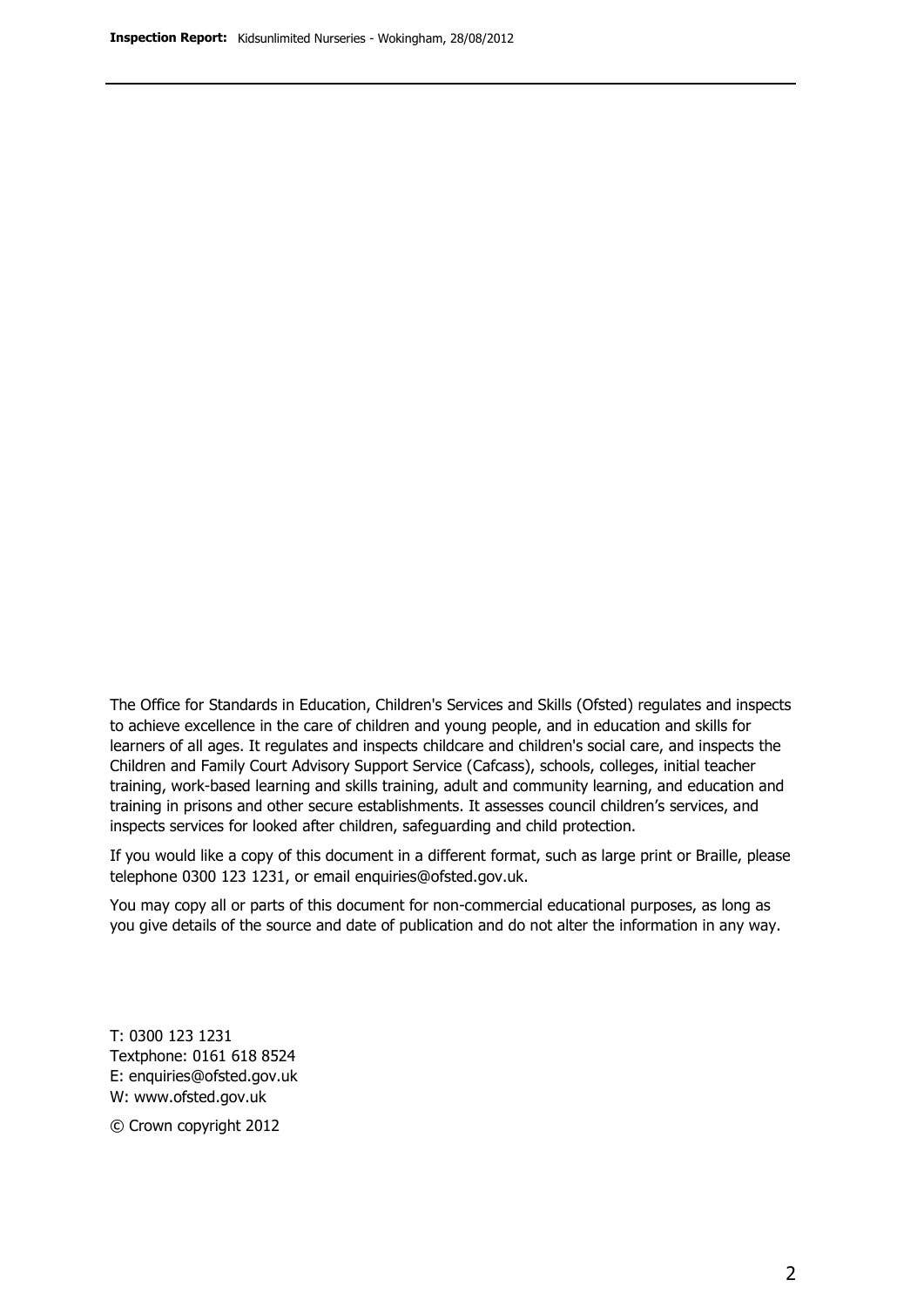### **Introduction**

This inspection was carried out by Ofsted under Sections 49 and 50 of the Childcare Act 2006 on the quality and standards of the registered early years provision. 'Early years provision' refers to provision regulated by Ofsted for children from birth to 31 August following their fifth birthday (the early years age group). The registered person must ensure that this provision complies with the statutory framework for children's learning, development and welfare, known as the *Early* Years Foundation Stage.

The provider must provide a copy of this report to all parents with children at the setting where reasonably practicable. The provider must provide a copy of the report to any other person who asks for one, but may charge a fee for this service (The Childcare (Inspection) Regulations 2008 regulations 9 and 10).

The setting also makes provision for children older than the early years age group which is registered on the voluntary and/or compulsory part(s) of the Childcare Register. This report does not include an evaluation of that provision, but a comment about compliance with the requirements of the Childcare Register is included in Annex B.

Please see our website for more information about each childcare provider. We publish inspection reports, conditions of registration and details of complaints we receive where we or the provider take action to meet the requirements of registration.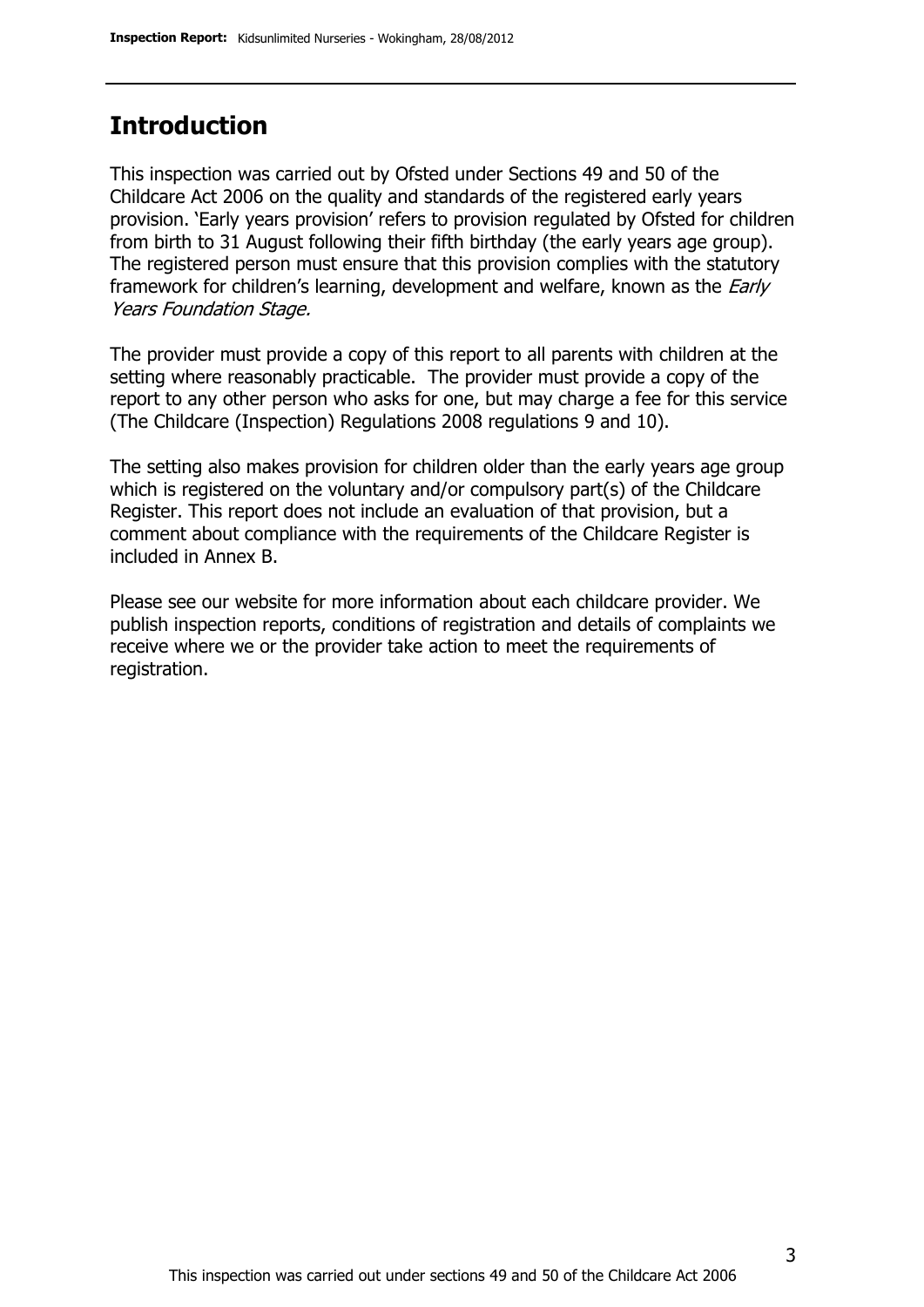# **Description of the setting**

Kidsunlimited Wokingham day nursery is part of the of Kidsunlimited nursery chain. The nursery registered in 2012. The nursery is in Wokingham, Berkshire. It operates from five rooms within a purpose-built building and all children share access to a secure, large enclosed outdoor play area. The nursery is registered on the Early Years Register and both the compulsory and voluntary parts of the Childcare Register. The nursery is registered to provide care for a maximum of 73 children under eight years at any one time, of which no more than 73 may be in the early years age group. There are currently 53 children on roll.

The nursery is open each weekday from 7.30am to 6.00pm all year round, excluding bank holidays. The nursery supports children with special educational needs and/or disabilities and those who speak English as an additional language. The nursery employs 18 members of staff including the manager, the cook, housekeeper and lunch time relief staff. Only three staff members working with the children are unqualified, but one of these is currently completing a Foundation Stage Degree. The manager is qualified to Degree level (BA).

### **The overall effectiveness of the early years provision**

Overall the quality of the provision is good.

The nursery provides children and their parents with a welcoming environment and children are extremely happy and secure in their surroundings. Effective systems support children's learning and development and overall, children are making good progress in all areas. Resources and staff deployment are exceptional. Robust policies, procedures and risk assessments help to keep children safe and protect their health and well-being. Positive relationships with parents and other agencies overall are well established. The nursery is proactive at evaluating their success; using the views of parents and children and as a result, understand their strengths and targets for the future. They therefore, demonstrate a strong capacity for their continuous improvement.

# **What steps need to be taken to improve provision further?**

To further improve the early years provision the registered person should:

- expand on the opportunities for older/more able children to enjoy books and recreate stories in their play using imagination, feelings and ideas
- support younger children to develop understanding of language and use of communication, through repeating words and phrases and linking meanings of words in everyday play and on a regular basis.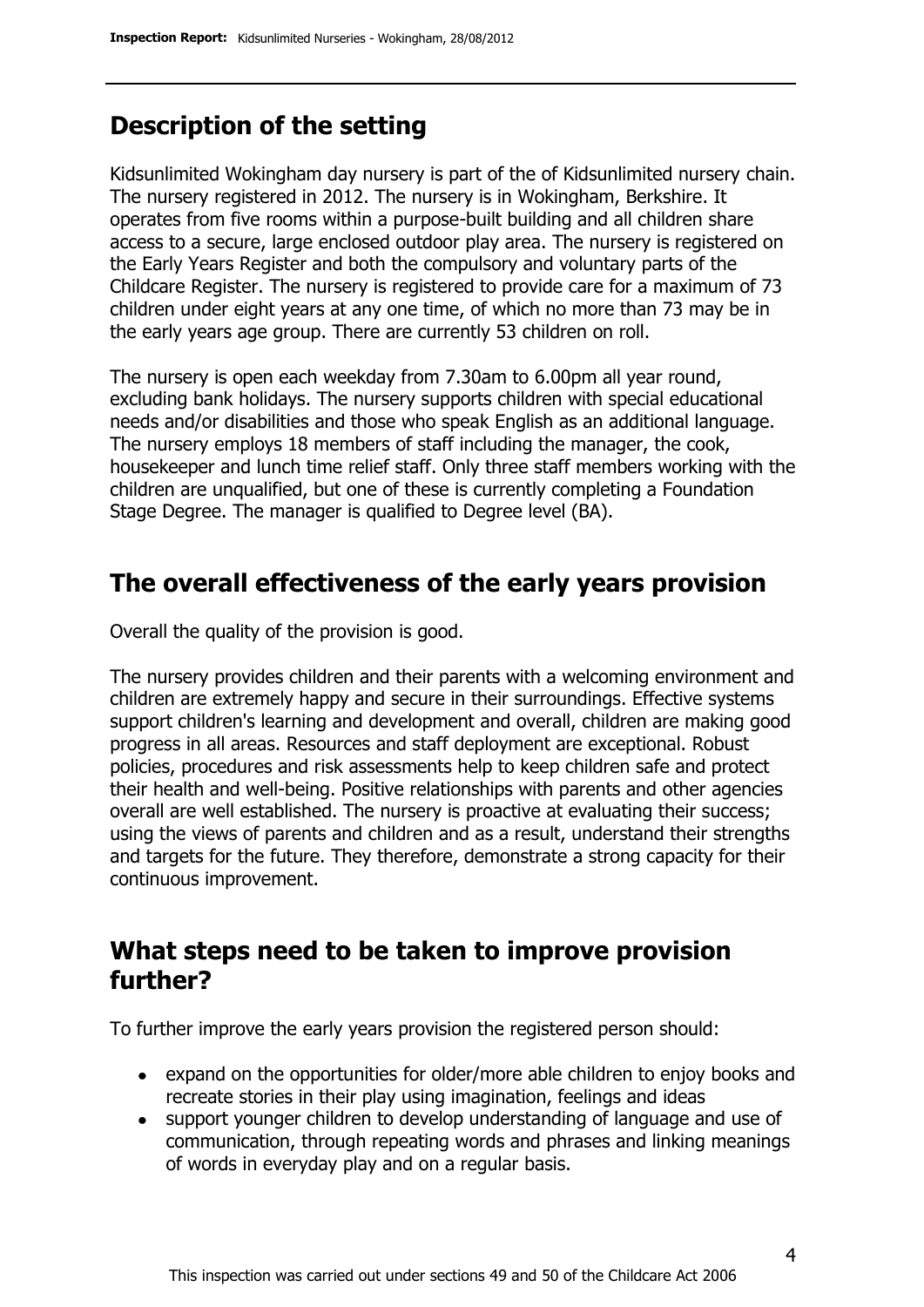## **The effectiveness of leadership and management of the early years provision**

Arrangements for safeguarding children are highly effective. The nursery takes robust steps in respect of recruitment practice, induction and training procedures which ensure staff understand their roles. The nursery environment is safe. Children learn to be safety conscious and as a result, demonstrate a strong understanding of their own safety from an early age. Clear risk assessments support children's safety and well-being further and all reasonable steps are conducted to eliminate and manage risks. Parents understand the effective policies and procedures in place which help to keep their children safe, healthy and support their well-being. Staff fully understand their responsibilities to identify and act upon any concerns they have about children in their care. All staff undertake safeguarding training as part of their induction. The nursery takes appropriate steps to record children's attendance, accidents, incidents and personal records.

Staff are very motivated. Morale is high and leadership and management are strong. Staff have a good knowledge and understanding of the Early Years Foundation Stage framework. They plan effectively for the children and targets for the nursery's future are set in place to further improve the outcomes for children. The nursery effectively evaluates their provision of care and takes on board the views and suggestions of both children and parents regularly. As a consequence, they can clearly identify their strengths and their capacity for ongoing improvement is strong.

The nursery actively promotes equality and diversity. For example, through positive images, toys, books, and role play which promotes their understanding of culture and disability. Systems are in place to identify children needing additional support. Staff make regular observations on children's play in order to identify and plan for any gaps in their development. The deployment of staff is excellent and staff work extremely well together in supporting children's learning. The nursery environment is highly conducive in enabling children to be curious and have fun. Children benefit from a broad range of play and a well managed environment both indoors and outside. Resources and toys are of a high quality and children treat these resources with respect. The nursery environment is well suited to its purpose. This combined with the excellent use of staff time and their understanding of children's needs and starting points, means that children thrive. As a result, children are making good progress in relation to their capabilities.

Partnerships with parents are positive. Parents are happy to approach staff for advice and handover communication supports children's development further. Effective systems to liaise with parents at 12-weekly intervals to discuss children's learning ensure that parents have up-to-date information on how their children are progressing. Partnerships with other agencies are well established. The nursery has well established links with local schools regarding transition arrangements for children leaving the nursery. Partnerships with others including speech and physiotherapists make a strong contribution to children's achievements.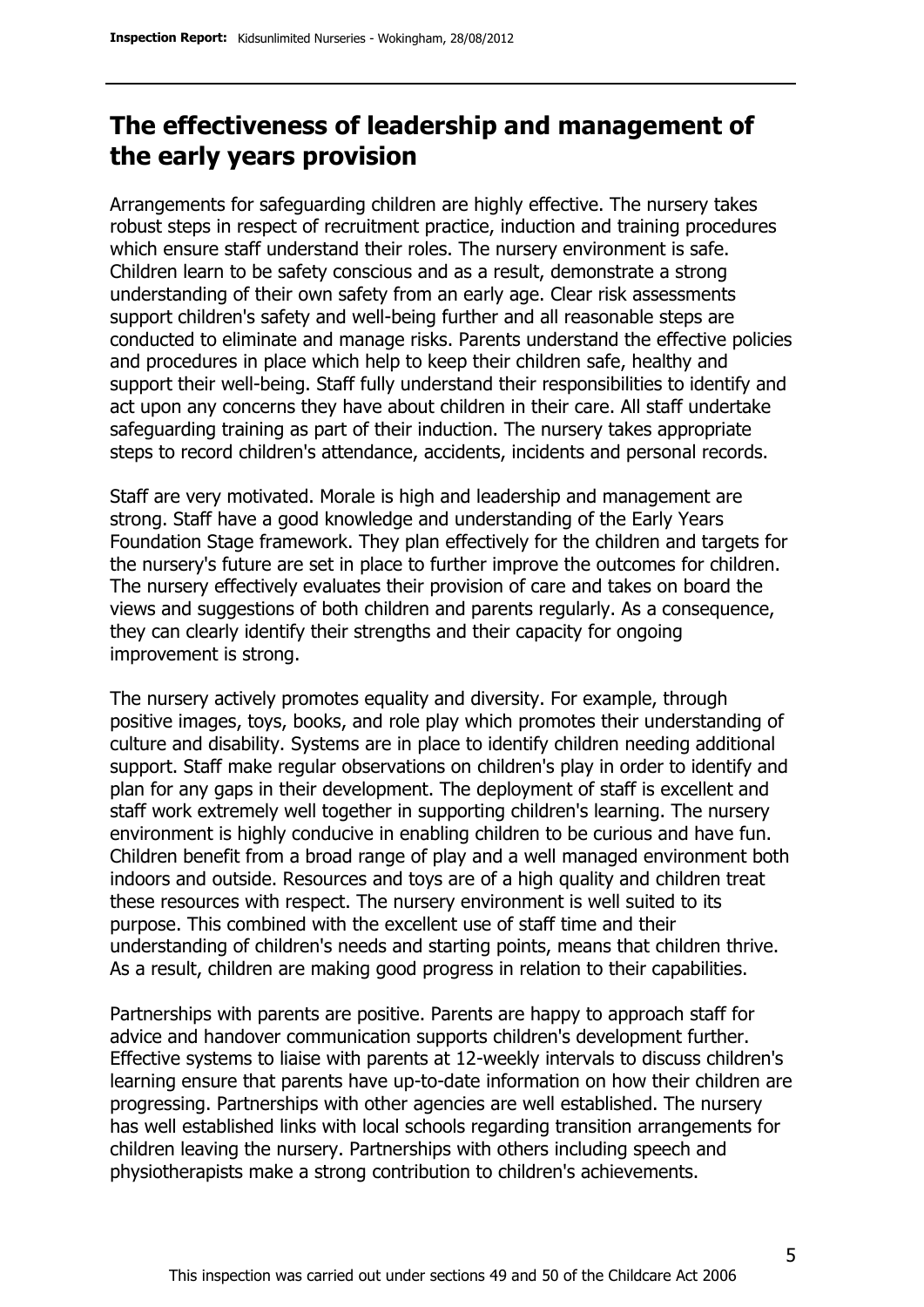## **The quality and standards of the early years provision and outcomes for children**

Outcomes for children are good. Children are extremely happy and settled. They have warm relationships with the staff who care for them and they clearly demonstrate confidence and self-esteem. Children show a sense of belonging to their environment. They take responsibility for their actions. For example, they help to tidy up after meal times and when coming inside from outdoor play. Children are supervised exceptionally well. Children listen to what the staff are saying and understand that to keep themselves safe, they should not run indoors. Children can also confidently explain what happens when the fire bell rings. Children behave exceptionally well and understand the routines of the day. They show respect to one another.

Children are fully engaged in their play and thoroughly enjoy their day. Children are able to learn independently through their play and in using their own initiative. They demonstrate excellent early skills in their communication, numeracy and literacy which will support those important skills for the future. However, staff sometimes miss opportunities to promote young children's early understanding of language. Likewise for the older children, opportunities are sometimes missed which enable children to be even more creative in their communication and understanding of stories.

Children demonstrate a good awareness of what constitutes a healthy lifestyle. They enjoy nutritious snacks, breakfasts, lunches and dinners which contain fresh produce. A trained cook prepares and cooks these meals on site. Children adopt good personal hygiene routines and engage in a wide range of physical activity outdoors and inside. They therefore, receive plenty of fresh air and exercise every day. As a result, children appear content as their physical, dietary and health needs are met. The nursery is regularly cleaned by the housekeeper. Both she and the cook have warm relationships with the children.

Staff have a good knowledge of the Early Years Foundation Stage framework and the welcoming environment of the nursery reflects the background of the children attending and their wider community. Activities are well planned. There is a strong balance of child-initiated and adult-led play. Children are making significant gains in their learning. The interesting and well-equipped nursery environment successfully reflects children's needs. Well planned systems mean that staff are fully aware of children's individual starting points, their routines, and interests. Regular observations mean that staff can clearly track children's progress and plan for any gaps in their learning. Each child has a unique plan for each week to build upon achievements and enhance their learning.

All children enjoy and make progress across all areas of learning. Babies' welfare needs are supported extremely well. They experience a broad range of play including outdoor play, singing, messy play, painting, sand and water. Good transition arrangements mean that children happily and confidently move on from room to room according to their age and capabilities. Older children are currently following a topic around vets and animals as the children now have a pet hamster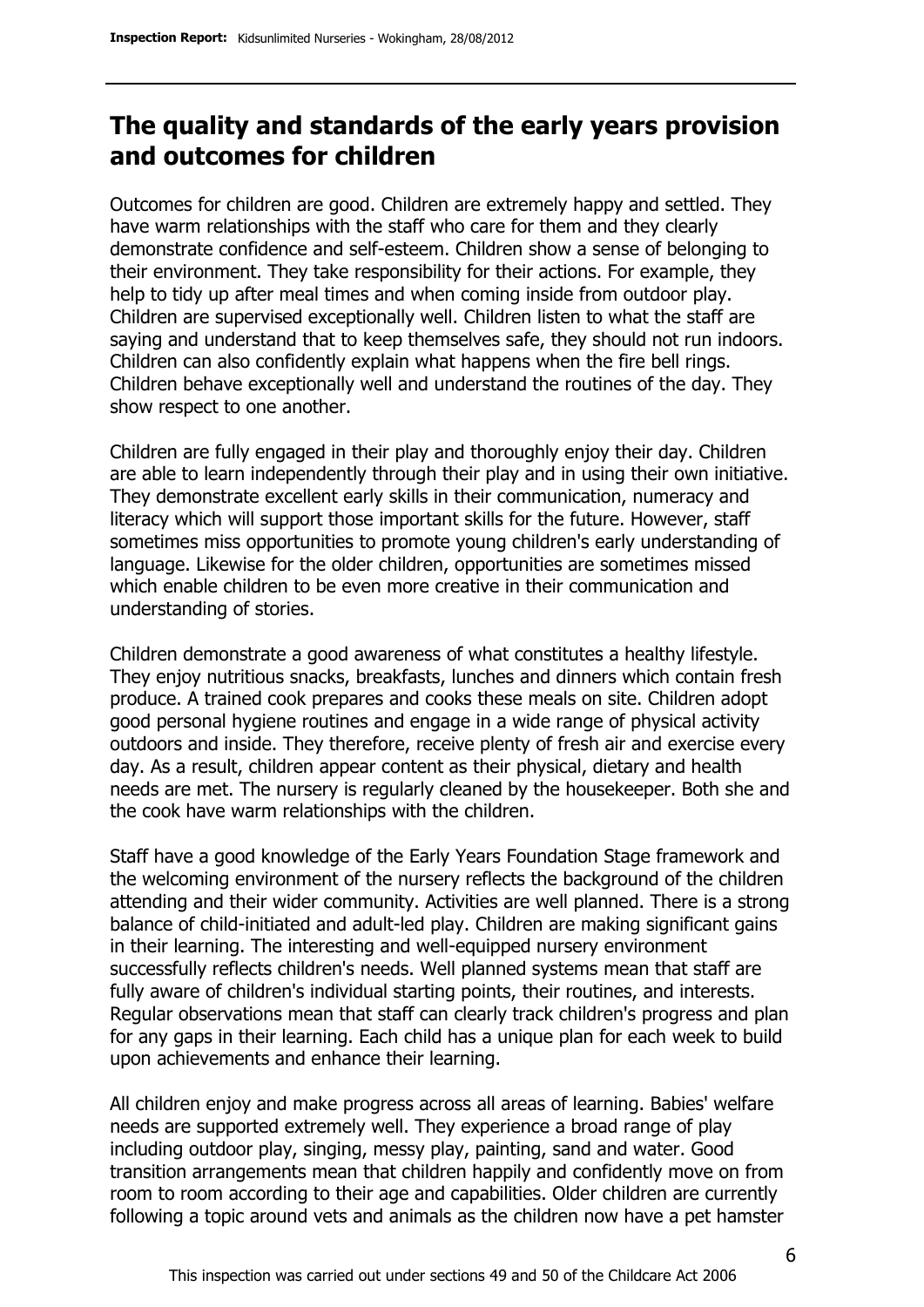to care for. Outdoors, children are excited as they play on the purpose built beach with trucks, containers, buckets and spades. They delight at their role play in the play house and chalk with friends. Children work together to build and construct platforms to move across in the construction area indoors. Young children develop early skills on the computer and confidently track the learning programme through efficient use of the mouse and keyboard. In the gardening area children are more than happy to get dirty as they dig in the mud. Through this stimulating environment, children are able to become active learners who create and think critically and are able to work independently and enjoy their time at nursery.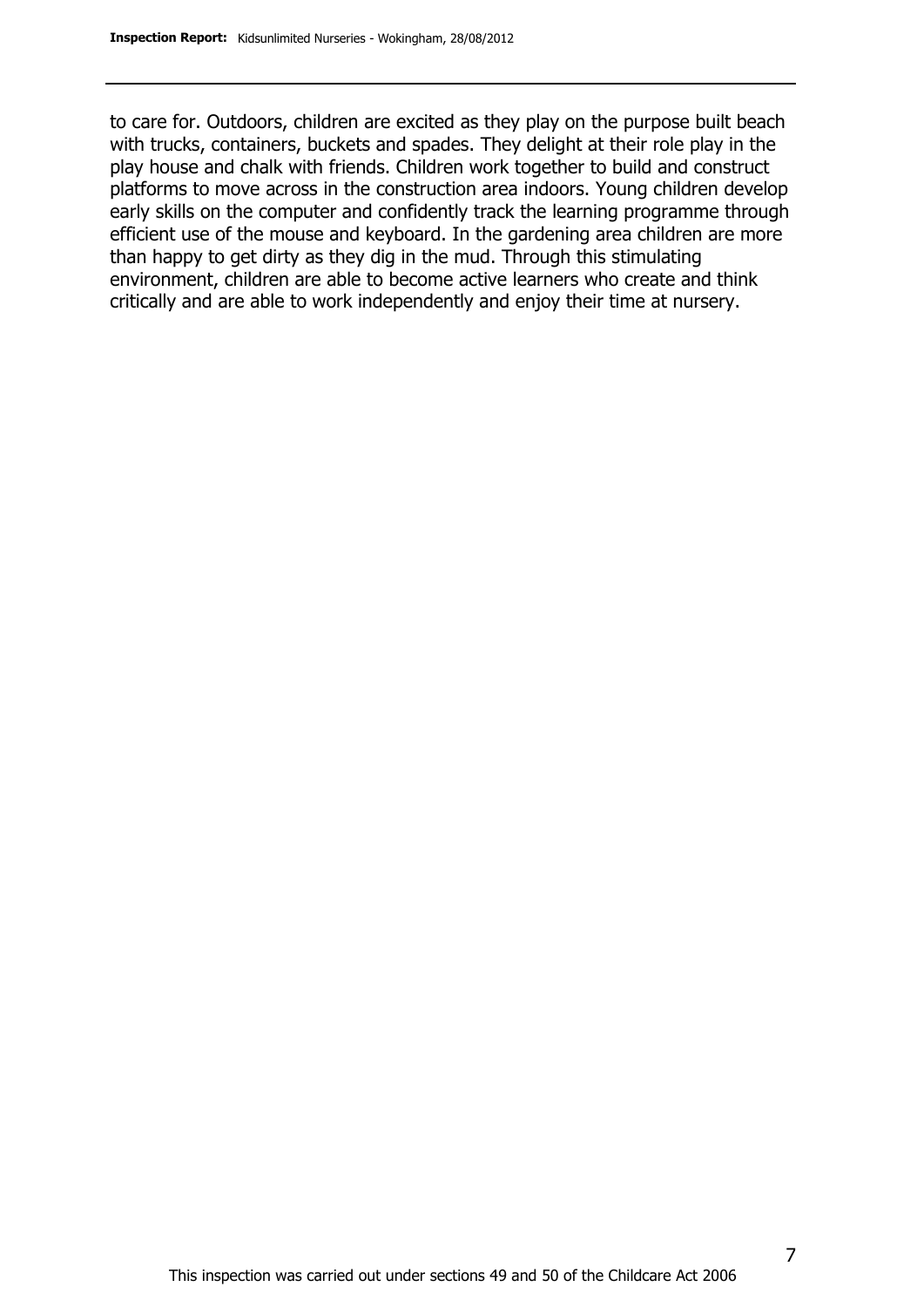# **Annex A: record of inspection judgements**

#### **The key inspection judgements and what they mean**

Grade 1 is Outstanding: this aspect of the provision is of exceptionally high quality Grade 2 is Good: this aspect of the provision is strong Grade 3 is Satisfactory: this aspect of the provision is sound Grade 4 is Inadequate: this aspect of the provision is not good enough

#### **The overall effectiveness of the early years provision**

| How well does the setting meet the needs of the<br>children in the Early Years Foundation Stage? |  |
|--------------------------------------------------------------------------------------------------|--|
| The capacity of the provision to maintain continuous                                             |  |
| improvement                                                                                      |  |

#### **The effectiveness of leadership and management of the early years provision**

| The effectiveness of leadership and management of the<br><b>Early Years Foundation Stage</b>    |   |
|-------------------------------------------------------------------------------------------------|---|
| The effectiveness of leadership and management in embedding<br>ambition and driving improvement |   |
| The effectiveness with which the setting deploys resources                                      |   |
| The effectiveness with which the setting promotes equality and                                  |   |
| diversity                                                                                       |   |
| The effectiveness of safeguarding                                                               | 7 |
| The effectiveness of the setting's self-evaluation, including the                               |   |
| steps taken to promote improvement                                                              |   |
| The effectiveness of partnerships                                                               | 7 |
| The effectiveness of the setting's engagement with parents and                                  |   |
| carers                                                                                          |   |

### **The quality of the provision in the Early Years Foundation Stage**

The quality of the provision in the Early Years Foundation Stage  $\vert$  2

### **Outcomes for children in the Early Years Foundation Stage**

| <b>Outcomes for children in the Early Years Foundation</b><br><b>Stage</b> |  |
|----------------------------------------------------------------------------|--|
| The extent to which children achieve and enjoy their learning              |  |
| The extent to which children feel safe                                     |  |
| The extent to which children adopt healthy lifestyles                      |  |
| The extent to which children make a positive contribution                  |  |
| The extent to which children develop skills for the future                 |  |

Any complaints about the inspection or report should be made following the procedures set out in the guidance available from Ofsted's website: www.ofsted.gov.uk